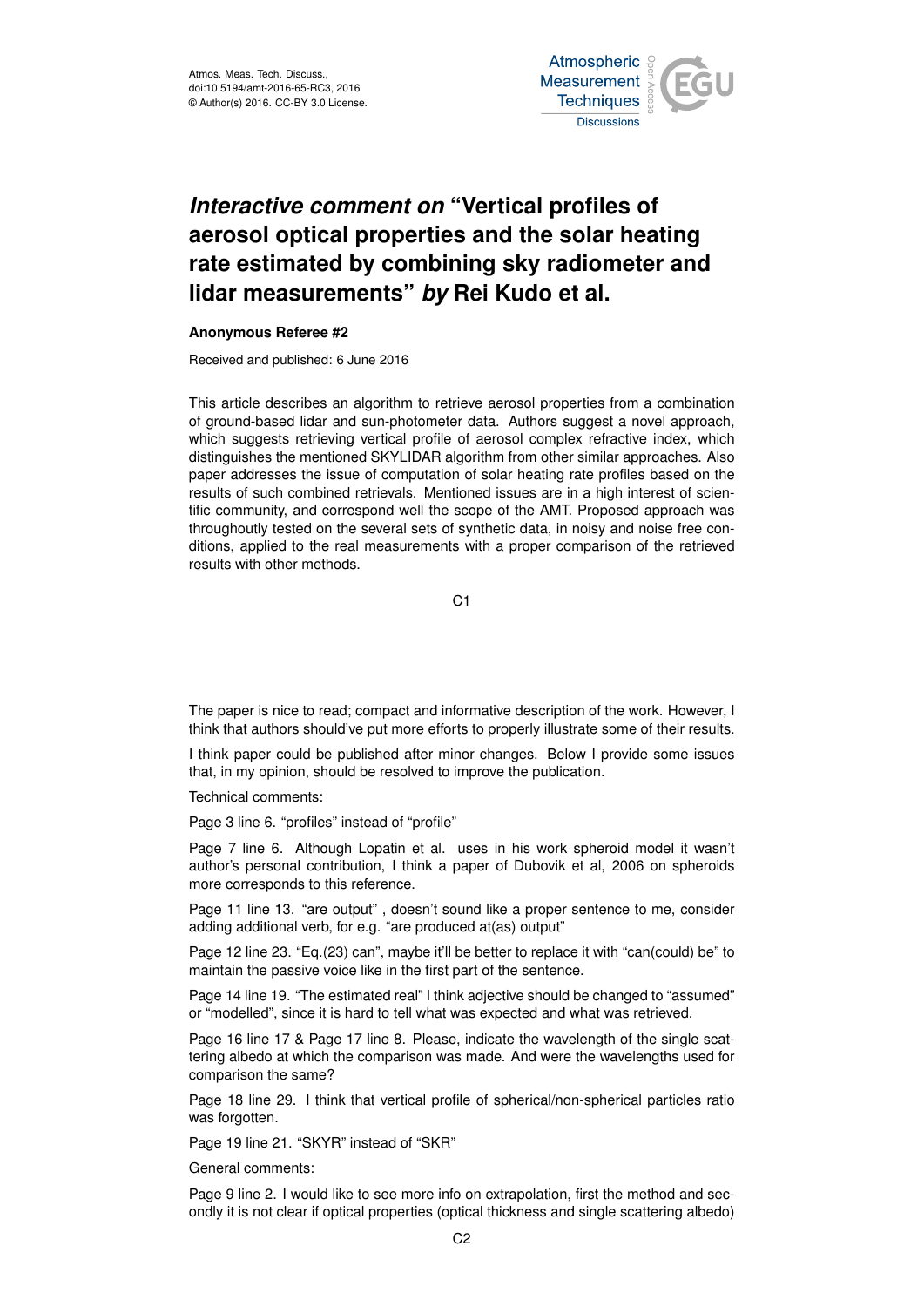were interpolated too, or they were calculated following eq. 8,9 on the base of interextrapolated values of n and k.

Page 13 lines 6-14. It is not clear, how the transforming function was used. Was lookup-table used to overcome problems with possible zero and infinity values? If yes, what are the values of the LUT at 1.3 and 1.6? Also it is not clear if max and min values are actually reachable during retrieval (exact values). Please, provide more information on this in the text.

Page 14. I would like to see how the "TRUE" vertical profiles of refractive index were estimated. It's not straightforward how to get them from the mixtures of components with different n, k and vertical distribution profiles provided in the Table 1.

Page 14 line 25. Please, indicate which type of random noise distribution was used.

Page 15 lines 13-24. I would like to see a bit more of analysis of the sensitivity test results. Not only state the facts, but also add some discussion why in your opinion this happened:

1. "vertical profiles of refractive index and single scattering albedo of dust were reproduced well, but not those of transported pollution ". Could you provide a possible explanation why?

2. "The retrieval with and without HSRL data did not differ". Could you provide at least some explanation why there is no sensitivity to additional data for all types of aerosol?

3. Concerning oscillations, I think somehow it should be indicated that other methods like Chaikovsky et al, Lopatin et al. use additional smoothness constraints on aerosol vertical distributions to overcome observed oscillations. Maybe plan for implementation of such feature in the future work should be placed in conclusions.

4. At lines 13-14 it is claimed that size accurate retrieval of size distribution is enough to get extinction and asymmetry factor, but in the introduction (page 3 lines 6-7) it is indicated that refractive index reproduction is crucial to get asymmetry factor. It

 $C<sub>3</sub>$ 

is a bit misleading; consider reformulating one of the phrases not to have a logical contradiction. Maybe a more general (for all aerosol types) conclusion about vertical refractive index retrieval and how it influences retrievals of optical parameters should be done, since it is a feature that distinguishes SKYLIDAR from other lidar-sunphotometer combination approaches.

Page 17. Comparisons of columnar properties. I think a brief description of the differences of first step of SKYLIDAR and SKYRAD.PACK is needed, since not everyone is well informed about SKYRAD.

Page 18. Summary It would be nice to see a list of future developments/improvements or plans for studies in the conclusions section. This will emphasize the methodology in the work: made tests>made conclusions>plans for further improvement.

Table 1. Could you add spherical/non-spherical to the description? And are dust and insoluble particles were considered to be 100% non-spherical? If not, please, provide a value.

Figures 4-9. My strongest belief that figures do not provide convincing illustrations that parameters are "retrieved well" as it was frequently stated in most of descriptions of the figures. I have several suggestions how this could be significantly improved:

1. It is really hard to analyze retrieval accuracy on the plot that is a bit bigger than a mail stamp. I suggest making the graphs bigger. I assume authors made plots that small to fit everything, so my suggestion will be to split every figure in two, showing physical and optical properties (extinction, ssa, and asymmetry factor) separately. 2. Statement that "vertical profiles of size distribution were estimated well" is supported by illustration of the SDs only at two altitudes! I suggest to put assumed and retrieved vertical profiles of C1 and C2. In my opinion it'll be much more illustrative and convincing. 3. I'm eager to see also the vertical profile of epsilon (spherical/non-spherical aerosol fraction), both modeled and retrieved.